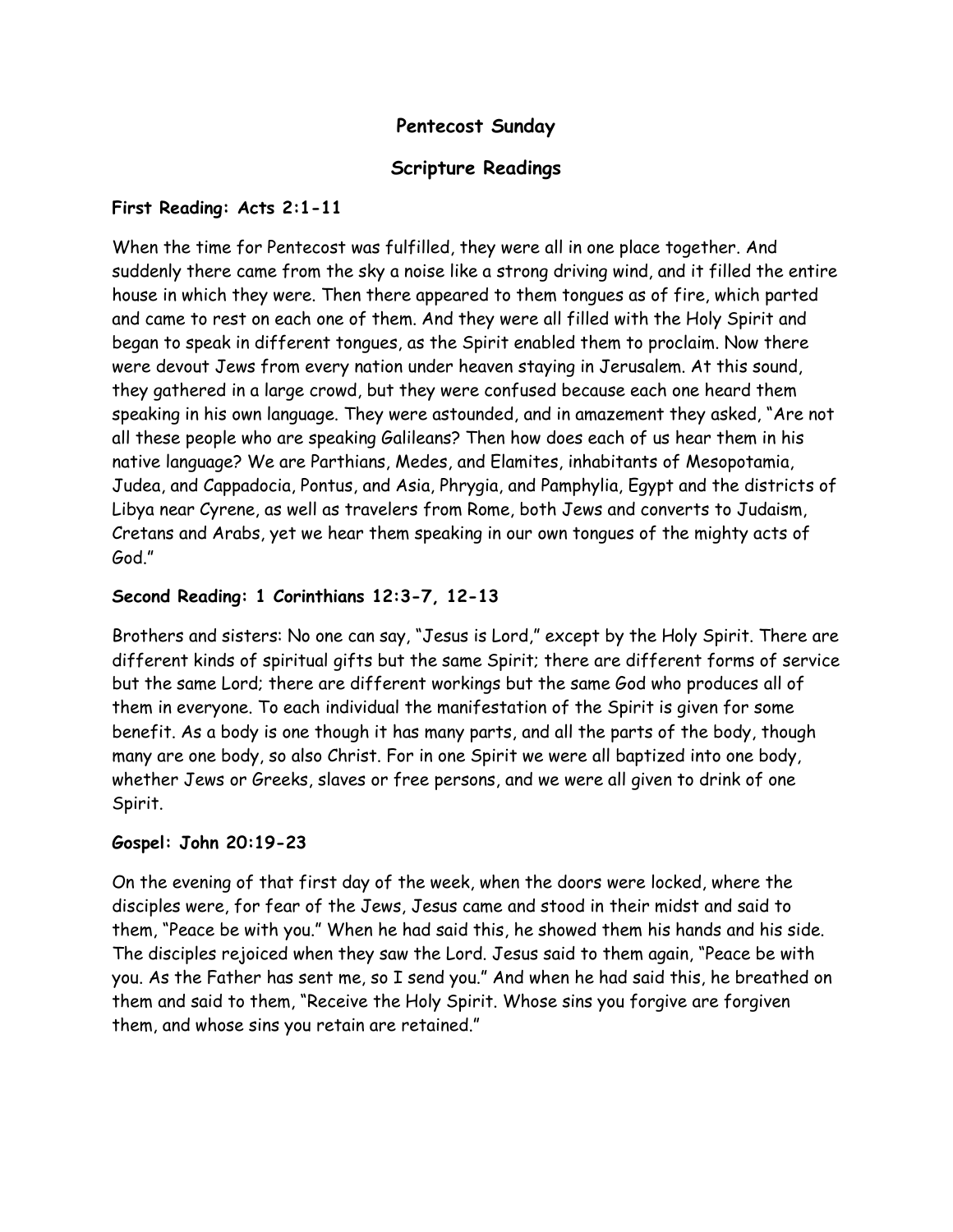## **Pentecost Sunday**

## **Psalm 104**

# **Lord, send out your Spirit, and renew the face of the earth.**

Bless the Lord, O my soul! O Lord, my God, you are great indeed ! How manifold are your works, O Lord! the earth is full of your creatures;

May the glory of the Lord endure forever; may the Lord be glad in his works! Pleasing to him be my theme; I will be glad in the Lord.

If you take away their breath, they perish and return to their dust. When you send forth your spirit, they are created, and you renew the face of the earth.

**Lord, send out your Spirit, and renew the face of the earth.**

**O God, who by the mystery of today's great feast sanctify your whole Church in every people and nation, pour out, we pray, the gifts of the Holy Spirit across the face of the earth and, with the divine grace that was at work when the Gospel was first proclaimed, fill now once more the hearts of believers. Through our Lord Jesus Christ, your Son, who lives and reigns with you in the unity of the Holy Spirit, God, forever and ever. Amen.**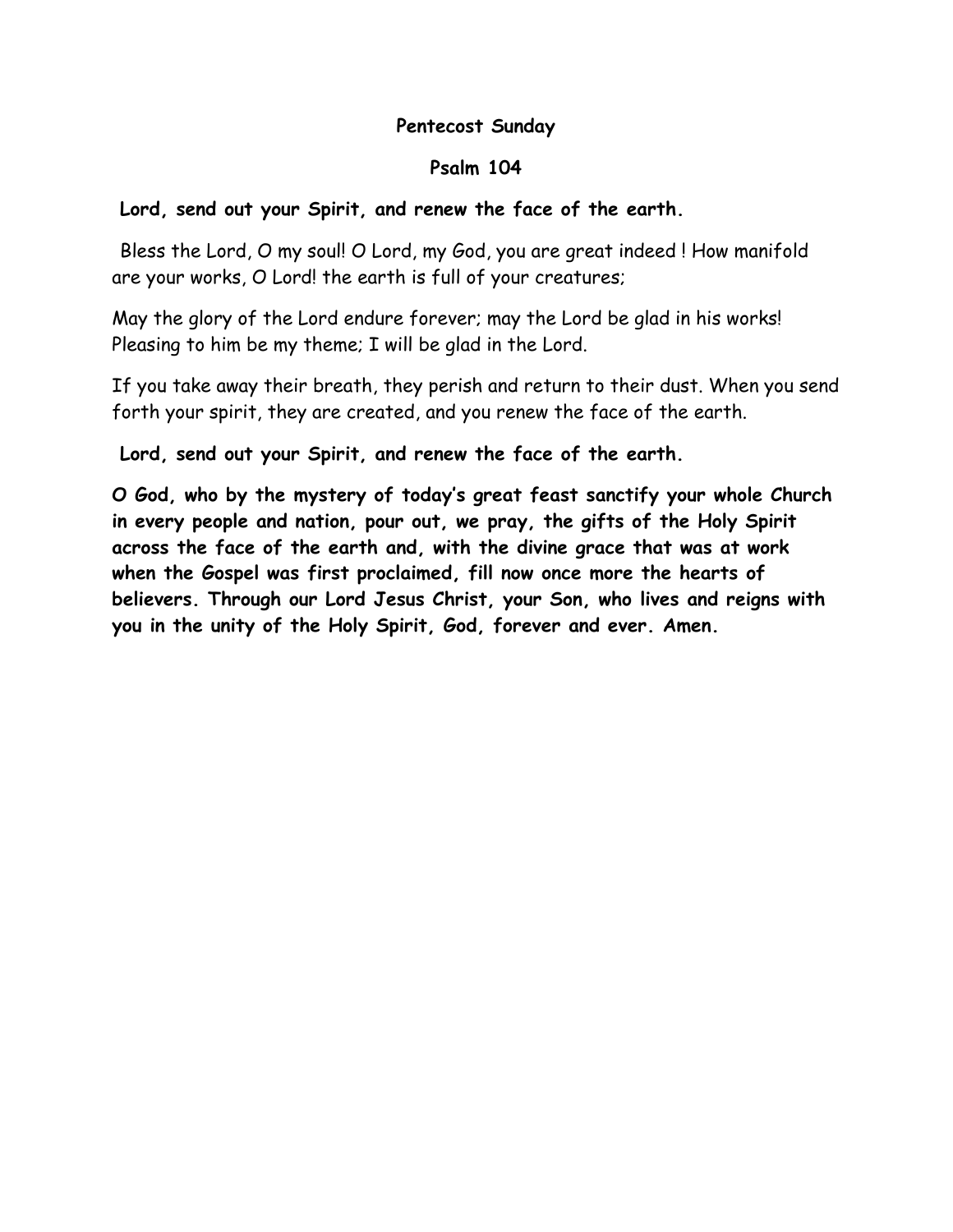## **Pentecost Sunday**

## **What Does It All Mean?**

#### **First Reading: Acts 2:1-11**

On the feast of the Torah, or Pentecost, which falls fifty days after the Passover, Jews from all nations have made the pilgrimage to Jerusalem. A noise like a strong, driving wind makes itself heard over the clamor of a great crowd. Soon after this, the pilgrims witness something strange. Some Galileans speak, yet everyone can understand. To the person in the crowd, the marvel is that each hears Peter and companions speaking in his or her native tongue. Leading up to the first public act of the church after Jesus' ascension, Luke's narrative has given us a peek into the room where the disciples hide. When they hear the noise, tongues like fire rest on each of them. They are filled with the Holy Spirit. They express themselves in foreign tongues and make bold proclamation. They have seen Jesus risen from the dead, but they also know that they are in peril. The real marvel is that this is the same bunch who had once deserted Jesus at his execution. Now they burst into multinational assortment of people to announce Jesus' own good news.

*Though the exact location for Pentecost is not given, many scholars contend that it took place in the same "upper room" (aka the cenacle) where the Last Supper was held seven weeks earlier. Many believe this home with the upper room to be owned by St. Mark's mother, as it served as sort of a "home base" for the apostles in Jerusalem.*

*The word "Pentecost" literally means "50th day" as the feast is celebrated 50 days after Passover. On the feast of Pentecost, the Jews celebrated a harvest festival but it was also closely connected to the Jews reception of the Law of God through Moses atop Mount Sinai. Just as God touched Earth in a powerful way atop Mount Sinai, now the Holy Spirit would touch Earth with his power, yet again.*

### **Second Reading: 1 Corinthians 12:3-7, 12-13**

Paul's first verse teaches that only in the Holy Spirit can anyone say "Jesus is Lord." It seems to suggest that a person's ability to say particular words is evidence of the Holy Spirit. But Paul knows as well as you and I do that anyone can speak any words, with little effort. History offers countless examples of proper words used improperly. Jesus seems to have insisted that words alone mean nothing. Paul understands that we say "Jesus is Lord" in words and in actions. Faithful actions have everything to do with Paul's understanding of unity-in-diversity. Most of the twelfth chapter of 1 Corinthians compares the various gifts in the church to the functions of different parts of the body. This text excerpts a few verses to represent the whole. There are many gifts, but the same Spirit. We do different things, but for the same purpose, for the common good. There are many members in the body. We were all baptized in the one Spirit into the body that is Christ.